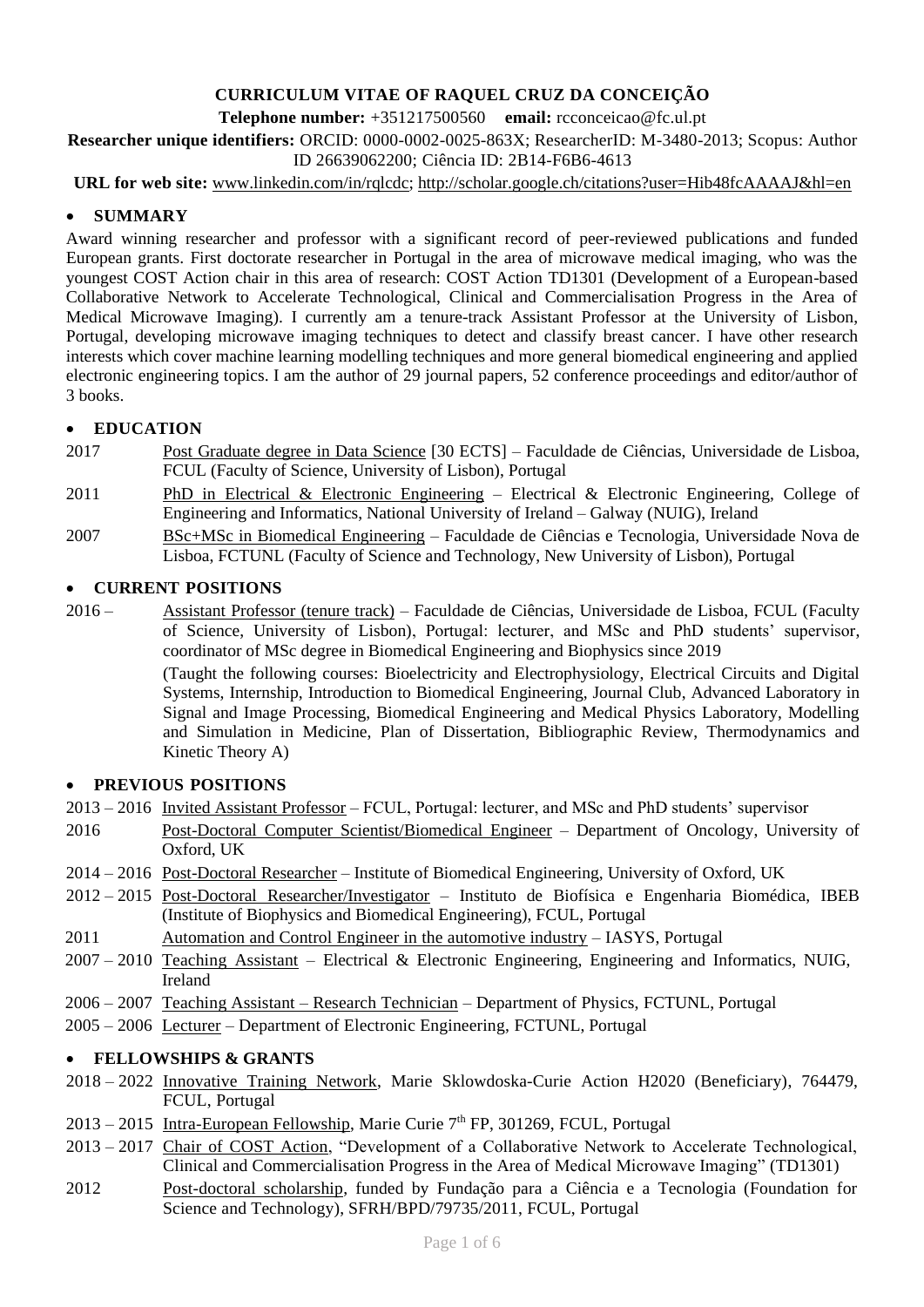Curriculum Vitae of Raquel Cruz da Conceição

Telephone number: +351 969605474 email:raquelcruzconceicao@gmail.com

- 2007 2010 PhD scholarship, Science Foundation Ireland, "The Development of Ultra Wide Band (UWB) Scanning Techniques for Early Detection of Cancer", 07/RFP/ENEF420, NUIG, Ireland
- 2005 2006 Erasmus scholarship, Universidade Nova de Lisboa (New University of Lisbon), Portugal

## • **PRIZES AND AWARDS**

- 2019 Prize ANACOM URSI Portugal for the 2<sup>nd</sup> best student paper (senior co-author of paper), presented at the 13<sup>th</sup> Congress of the URSI Portuguese Committee, Lisbon, Portugal
- 2018 Prize ANACOM URSI Portugal for the 3<sup>rd</sup> best student paper (senior co-author of paper), presented at the 12<sup>th</sup> Congress of the URSI Portuguese Committee, Lisbon, Portugal
- 2018 Young Scientist Award 2018, awarded at the 2<sup>nd</sup> URSI Atlantic Radio Science Meeting (AT-RASC), Gran Canaria, Spain
- 2017 Prize ANACOM-URSI Portugal for the best scientific work (co-author) in the area of radioelectricity, Portugal
- 2017 Young Scientist Award 2017, awarded at the 32<sup>nd</sup> URSI General Assembly and Scientific Symposium (GASS), Montreal, Canada
- 2015 Students, Young Researchers and Innovators ICT 2015 award to attend the ICT 2015 Innovate, Connect, Transform event, Lisbon, Portugal
- 2014 Young Scientist Award 2014, awarded at the 31<sup>st</sup> URSI General Assembly and Scientific Symposium (GASS), Beijing, China
- 2014 Marie Curie Alumni Association (MCAA) Micro Travel Grant 2014 to attend the  $8<sup>th</sup>$  European Conference on Antennas and Propagation (EuCAP), The Hague, The Netherlands, April 2014
- 2013 Prize ANACOM-URSI Portugal for the best scientific work in the area of radioelectricity, Portugal
- 2013 NSS/MIC/RTSD 2013 Trainee Award for IEEE Medical Imaging Conference, South Korea
- 2013 Best paper award at the 8<sup>th</sup> International Conference on Systems (ICONS), Spain
- 2012 NSS/MIC/RTSD 2012 Trainee Award for IEEE Medical Imaging Conference, USA
- 2010 Best presentation with Economical Potential at Research Day for College of Engineering, NUIG, Ireland
- 2008  $2<sup>nd</sup>$  best poster at Research Day for College of Engineering, NUIG, Ireland

## • **COMMISSIONS OF TRUST**

- 2020 Topic Editor for the journal Sensors
- 2021 Topic Editor for the journal Processes
- 2019-2021 Evaluator for H2020-FET-OPEN
- 2019 Evaluator for H2020-MSCA-IF
- 2018 & 2019 FCT National Evaluation Panel for PhDs in the Scientific Panel: Bioengineering and Biotechnology
- 2018 Foreign Expert for Czech Technical University Prague, accreditation of Biomedical Engineering programme
- 2017 & 2019 Evaluator for progress and final review of H2020-RIA (Research and Innovation Action) project DESIREE
- 2017 European Commission project reviewer for Curam, Ireland
- 2013 Associate Editor for the journal Medical Physics
- 2013 Scientific Evaluator for: COST Actions
- 2012 Co-responsible for the research area "Multimodal Imaging Techniques" at IBEB, FCUL, Portugal
- 2009 Reviewer for several journal and peer-reviewed conferences

## • **MEMBERSHIPS OF SCIENTIFIC SOCIETIES**

- 2017 URSI Individual Member (MURSI), member M1730515688 (appointment for life)
- 2016 The European Association on Antennas and Propagation (EurAAP) Member, member 2016/2324
- 2013 Marie Curie Alumni Association (MCAA)

## • **LANGUAGES**

Portuguese – Mother tongue; English – Proficiency (C2); Spanish – Proficiency (C1); French – Independent (B2)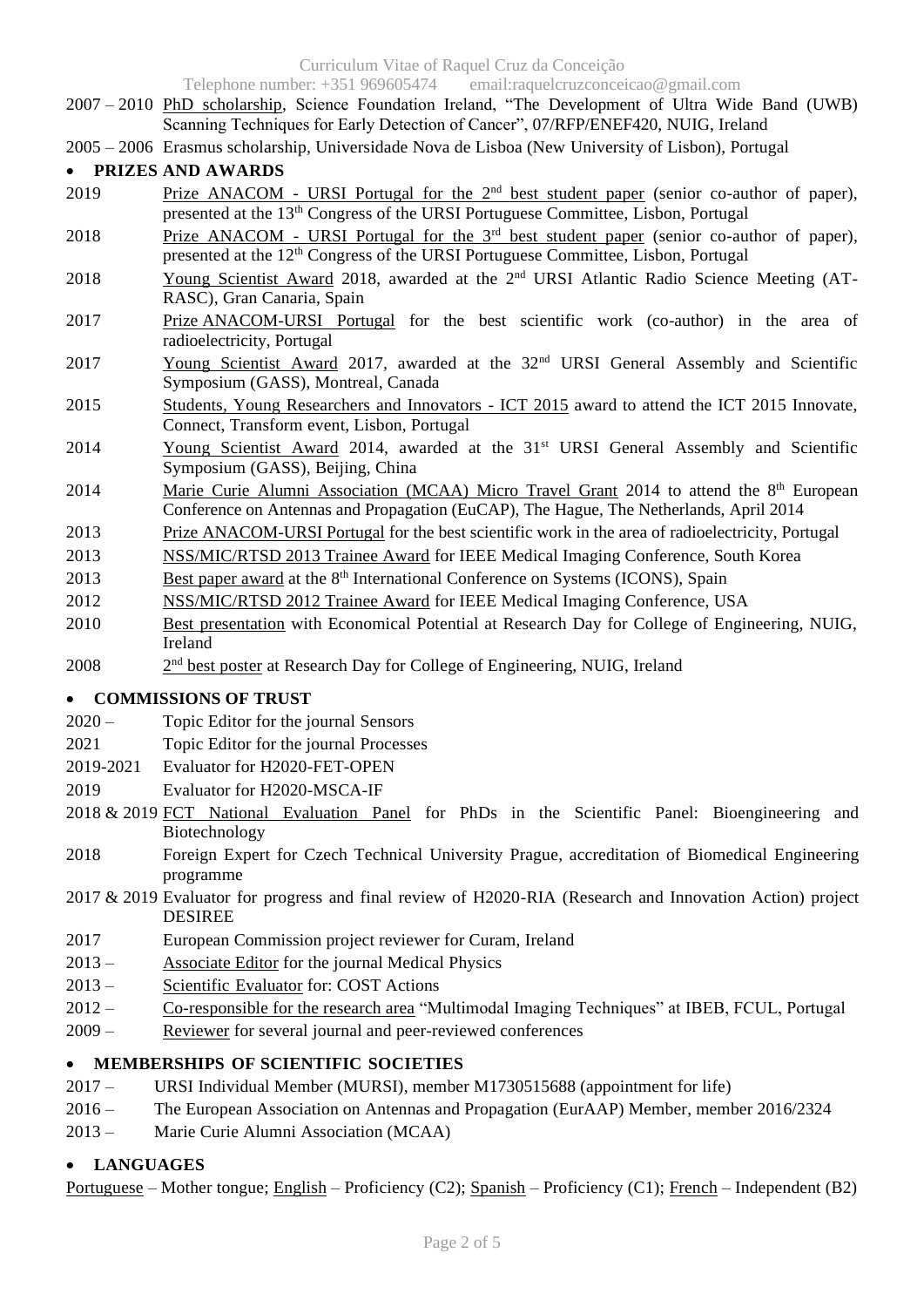## • **HARD SKILLS**

Very good knowledge: Machine Learning, Data Mining, Data Science, programming languages for Matlab, Python, Windows Operating Systems, Microsoft Office tools such as Word, Excel, PowerPoint and Visio

Good knowledge: GATE (Geant4 Application of Tomographic Emission) for Monte Carlo simulation, HTML,

C/C++, Fortran, Assembly, Visual Basic and language for LaTeX, Linux Operating System Basic knowledge: IDL, PostgreSQL, image processing, Image Pro-Plus 6, DicomWorks and ISeg

#### • **SOFT SKILLS**

- Teamwork skills gained through writing/applying for multidisciplinary grants with several international researchers, and group research (collaborated/co-authored with up to 43 international researchers)
- Good communication and organisational skills gained through my experience as lecturer, expert speaker, project management experience, outreach activities, as well as writing and reviewing for grants, peerreviewed journal and conference papers, and applying for several individual and group research grants

Self-focused, goal-oriented and very rigorous researcher, which is reflected on the fact that my Ph.D. duration was only 3 years and also on the record of publications and awarded funding schemes

Good ability to adapt to multicultural environments gained through several academic experiences abroad, number of foreign languages spoken, volunteering abroad and travelling

| <b>Total</b>    | <b>Publications</b> | h-Index      | <b>Number</b>       | of Source of citation data |                            |
|-----------------|---------------------|--------------|---------------------|----------------------------|----------------------------|
| publications    | first<br>as         |              | citations           |                            |                            |
|                 | author              | 15           | 826                 | Google Scholar             |                            |
| 80              | 27                  |              | 448                 | Scopus                     |                            |
| <b>Research</b> | <b>Reviews</b>      | <b>Books</b> | <b>Conference</b>   | <b>Years since</b>         | Years<br>first<br>since    |
| <b>Articles</b> |                     |              | <b>Publications</b> | <b>PhD</b>                 | <b>Academic Employment</b> |
| 28              |                     |              | 51                  |                            | 10                         |

#### • **PUBLICATION SUMMARY**

## Journal publications:

1. "Initial Study Using Electrocardiogram for Authentication and Identification", 22(6), 2202, 2022, DOI: 10.3390/s22062202.

2. "Experimental Evaluation of an Axillary Microwave Imaging System to Aid Breast Cancer Staging", IEEE JERM, 6(1), 68-76, 2022, DOI: 10.1109/JERM.2021.3097877.

3. "Development of 3D MRI-based anatomically realistic numerical models of breast tissues and tumours for Microwave Imaging diagnosis", 21(24), 8265, 2021, DOI: 10.3390/s21248265

4. "Application of Machine Learning to Predict Dielectric Properties of In Vivo Biological Tissue", 21(20), 6935, 2021, DOI: 10.3390/s21206935.

5. "Development of MRI-based Axillary Numerical Models and Estimation of Axillary Lymph Nodes Dielectric Properties for Microwave Imaging", MedPhys, 48, 10, 5974-5990, 2021, DOI: 10.1002/MP.15143.

6. "Study of Freezing and Defrosting Effects on Complex Permittivity of Biological Tissues", IEEE AWPL, 20(12), 2210-2214, 2021, DOI: 10.1109/LAWP.2021.3102842.

7. "Evaluation of Refraction Effects in Dry Medical Microwave Imaging Setups", IEEE AWPL, 20(4), 617-621, 2021. DOI: 10.1109/LAWP.2021.3059162.

8. "Development of an Anthropomorphic Phantom of the Axillary Region for Microwave Imaging Assessment", Sensors, 20(17), 4968, 2020. DOI: 10.3390/s20174968.

9. "Characterisation of Ex Vivo Liver Thermal Properties for Electromagnetic-Based Hyperthermic Therapies", Sensors, 20(10), 3004, 2020. DOI: 10.3390/s20103004.

10."Development of a 3D Anthropomorphic Phantom Generator for Microwave Imaging Applications of the Head and Neck Region", Sensors, 20(7), 2029, 2020. DOI: 10.3390/s20072029.

11."Classification of breast tumor models with a prototype microwave imaging system", MedPhys, 47(4), 1860- 1870, 2020. DOI: 10.1002/mp.14064.

12."Gamma Distribution Model in the Evaluation of Breast Cancer through Diffusion Weighted MRI: a Preliminary Study", JMRI, vol. 50(1), 230-238, 2019. DOI: 10.1002/jmri.26599.

13."Optimal b-values for Diffusion Kurtosis Imaging in Invasive Ductal Carcinoma versus Ductal Carcinoma In Situ Breast Lesions", Australasian Physical & Engineering Sciences in Medicine, 1-15, 2019. DOI: 10.1007/s13246-019-00773-2.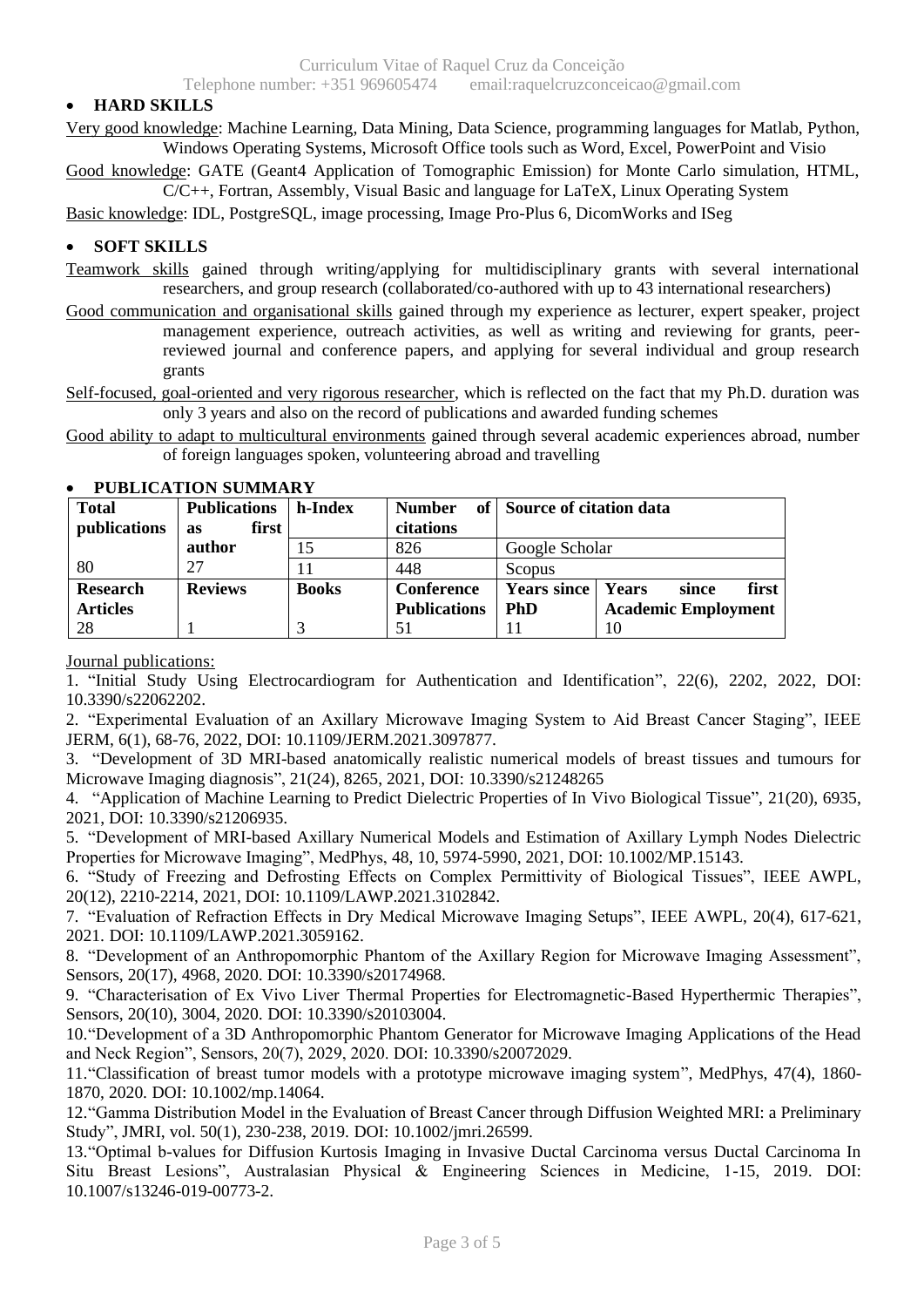Telephone number: +351 969605474 email:raquelcruzconceicao@gmail.com

14. "Diagnosing Breast Cancer with Microwave Technology: remaining challenges and potential solutions with machine learning", Diagnostics, vol. 8(2), 36, 1-22, 2018. DOI: 10.3390/diagnostics8020036.

15. "Development of Clinically-Informed 3D Tumor Models for Microwave Imaging Applications", IEEE AWPL, 99, 2015. DOI: 10.1109/LAWP.2015.2456051.

16. "Other applications of medical microwaves – Breast tumour classification", New Horizons in Translational Medicine, 2, 2, 62-63, 2015. DOI: 10.1016/j.nhtm.2014.11.028.

17. "Compressive-Sampling for Time Critical Microwave Imaging Applications", IET HTL, 1, 1, 6-12, 2014. DOI: 10.1049/htl.2013.0043.

18. "Optimization of Convergent Collimators for Pixelated SPECT Systems", MedPhys, 40, 6, 062501, 2013. DOI: 10.1118/1.4804053.

19. "Numerical Modelling for Ultra Wideband Radar Breast Cancer Detection and Classification", PIERB, 34, 145- 171, 2011. DOI: 10.2528/PIERB11072705. DOI: 10.2528/PIERB11072705.

20. "Evolving Spiking Neural Network Topologies for Breast Cancer Classification in a Dielectrically Heterogeneous Breast", PIERL, 25, 153-162, 2011. DOI: 10.2528/PIERL11050605.

21. "The Effects of Compression on Ultra Wideband Radar Signals", PIER, 117, 51-65, 2011. DOI: 10.2528/PIER11032805.

22. "Spiking Neural Networks for Breast Cancer Classification in a Dielectrically Heterogeneous Breast", PIER, 113, 413-428, 2011. DOI: 10.2528/PIER10122203.

23. "Effects of Dielectric Heterogeneity in the Performance of Breast Tumour Classifiers", PIERM, 17, 73-86, 2011. DOI: 10.2528/PIERM10122402.

24. "Evaluation of Features and Classifiers for Classification of Early-Stage Breast Cancer", JEMWA, 25, 1-14, 2011. DOI: 10.1163/156939311793898350.

25. "Spiking Neural Networks for Breast Cancer Classification Using Radar Target Signatures", PIER C, 17, 79-94, 2010. DOI: 10.2528/PIERC10100202.

26. "Support Vector Machines for the Classification of Early-Stage Breast Cancer Based on Radar Target Signatures", PIER B, 23, 311-327, 2010. DOI: 10.2528/PIERB10062407.

27. "Investigation of Classifiers for Early-Stage Breast Cancer Based on Radar Target Signatures", PIER, 105, 295- 311, 2010. DOI: 10.2528/PIER10051904.

28. "Comparison of Planar and Circular Antenna Configurations for Breast Cancer Detection Using Microwave Imaging", PIER, 99, 1-20, 2009. DOI: 10.2528/PIER09100204.

29. "FDTD Modeling of the Breast: A Review", PIER B, 18, 1-24, 2009. DOI: 10.2528/PIERB09080505.

Conference publications:

1. "Initial remarks regarding the measurement of dielectric properties of human teeth", 3<sup>rd</sup> URSI AT-AP-RASC, Gran Canaria, Spain, 2022 (accepted).

2. "Preliminary Development of Anatomically Realistic Breast Tumor Models for Microwave Imaging", 16<sup>th</sup> EuCAP, Madrid, Spain, 2022.

3. "Evaluation of Spatial Resolution in Microwave Imaging of the Axillary Region Target Selection in Multistatic Microwave Breast Imaging Setup Using Dielectric Lens", 16<sup>th</sup> EuCAP, Madrid, Spain, 2022.

4. "Integrating suitable Prior Information in Axillary 2D Microwave Tomography Effect of Varying Prior Information in Axillary 2D Microwave Tomography", 16<sup>th</sup> EuCAP, Madrid, Spain, 2022.

5. "Estimating dielectric properties of the axillary region from magnetic resonance imaging", 13<sup>th</sup> International Congress of Hyperthermic Oncology (ICHO), Rotterdam, The Netherlands, 2021.

6. "Differentiation of brain stroke type by using microwave-based machine learning classification", ICEAA-IEEE, APWC, Honolulu, Hawaii, USA, 2021. DOI: 10.1109/ICEAA52647.2021.9539740

7. "Prostate Index-Lesion Segmentation Using U-NET: Impact of T2w and ADC", ISMRRM & SMRT, Vancouver, Canada, 2021.

8. "Optimizing T2 Mapping of Knee Cartilage with Dictionary-based Methods", ISMRM Iberian Chapter Annual Meeting, 2021.

9. "Comparison of T1-maps and Late Gadolinium Enhancement in the Detection of Myocardial Fibrosis in Hypertrophic Cardiomyopathy", ISMRM Iberian Chapter Annual Meeting, 2021.

10."Optimization of Artefact Removal Algorithms for Microwave Imaging of the Axillary Region using Experimental Prototype Signals", EuCAP, Düsseldorf, Germany, 2021. DOI: 10.23919/EuCAP51087.2021.9411134

11."Numerical Assessment of Microwave Imaging for Axillary Lymph Nodes Screening Using Anthropomorphic Phantom", EuCAP, 2021. DOI: 10.23919/EuCAP51087.2021.9410925

12."Study of the Refraction Effects in Microwave Breast Imaging sing a Dry Setup", IEEE EMBC, Montreal, Canada, 2020. DOI: 10.1109/EMBC44109.2020.9176439.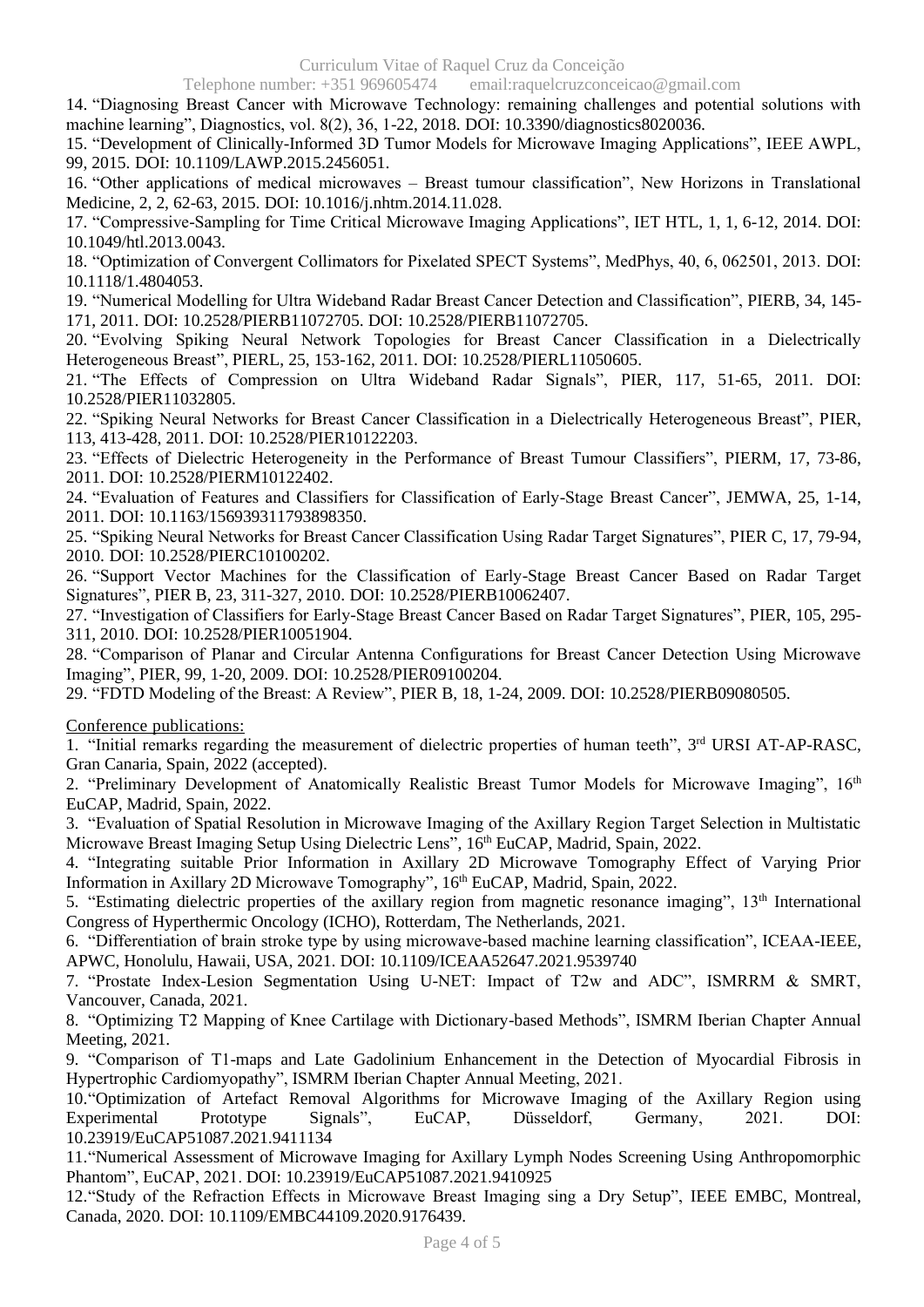#### Telephone number: +351 969605474 email:raquelcruzconceicao@gmail.com

13."Extracting Dielectric Properties for MRI-based Phantoms for Axillary Microwave Imaging Device", EuCAP, Copenhagen, Denmark, 2020. DOI: 10.23919/EuCAP48036.2020.9135980.

14."Head and Neck Numerical Phantom Development for Cervical Lymph Node Microwave Imaging", EuCAP, Copenhagen, Denmark, 2020. DOI: [10.23919/EuCAP48036.2020.9135898.](https://doi.org/10.23919/EuCAP48036.2020.9135898)

15."Development of a Transmission-Based Open-Ended Coaxial-Probe Suitable for Axillary Lymph Node Dielectric Measurements", EuCAP, 2020. DOI: [10.23919/EuCAP48036.2020.9135778.](https://doi.org/10.23919/EuCAP48036.2020.9135778)

16."Thermal properties of ex vivo biological tissue at room and body temperature", EuCAP, Copenhagen, Denmark, 2020. DOI: 10.23919/EuCAP48036.2020.9135854.

17."Feasibility study of focal lens for multistatic microwave breast imaging", ICECOM, Dubrovnik, Croatia, 2019.

18. "Development of Axillary Region Models based on MRI Segmented Data to Aid Breast Cancer Staging", 1st EMF-Med World Conference on Biomedical Applications of Electromagnetic Fields, Split, Croatia, 2018.

19."Webcam-based Distance and Surface Estimation System for Microwave Imaging", 2018 IEEE International Symposium on Antennas and Propagation and USNC-URSI Radio Science Meeting, Boston, USA, 2018.

20."Extracting Features from Multistatic Signals in a Radar Microwave Imaging System for Breast Cancer Detection", 2nd URSI Atlantic Radio Science Meeting – AT-RASC 2018, Gran Canaria, Spain, 2018.

21."Support Vector Machines to Aid Breast Cancer Diagnosis Using a Microwave Radar Prototype", 32nd URSI GASS, Montreal. Canada, 2017. DOI: 10.23919/URSIGASS.2017.8105088.

22."Deep learning for tumour classification in homogeneous breast tissue in medical microwave imaging", IEEE EUROCON, Ohrid, North Macedonia, 2017. DOI: 10.1109/EUROCON.2017.8011175.

23."Digital Analysis of Tumour Microarchitecture as an Independent Prognostic Tool in Breast Cancer", United States & Canadian Academy of Pathology (USCAP) Meeting, San Antonio, Texas, USA, 2017.

24."Overview of Microwave Medical Applications in Europe Since the Beginning of the COST Action TD1301 – MiMed", EuCAP, Paris, France, 2017. DOI: 10.23919/EuCAP.2017.7928067.

25."Diffusion Kurtosis Breast Imaging model – Which should be the higher b-value?", International Society for Magnetic Resonance in Medicine (ISMRM), Singapore, 2016.

26."Initial Study for the Investigation of Breast Tumour Response with Classification Algorithms Using a Microwave Radar Prototype", EuCAP, Davos, Switzerland, 2016. DOI: 10.1109/EuCAP.2016.7481464.

27."Quantification Models for Breast Tumors ROC Curve Analysis", 32nd Annual ESMRMB Meeting, Edinburgh, United Kingdom, 2015.

28."Microwave Imaging of the Breast: Investigating Tumour Response with Classification", PIERS, Prague, Czech Republic, 2015.

29."Combined Breast Microwave Imaging and Diagnosis System", PIERS, Prague, Czech Republic, 2015.

30."Spectral Filtering in Phase Delay Beamforming for Multistatic UWB Breast Cancer Imaging", EuCAP, Lisbon, Portugal, 2015.

31."Initial Study for Detection of Multiple Lymph Nodes in the Axillary Region Using Microwave Imaging", EuCAP, Lisbon, Portugal, 2015.

32."Contribution of diffusion models in Diffusion–Weighted Magnetic Resonance Imaging (DWI) for improved breast tumor characterization", ASPIC, Lisbon, Portugal, 2014.

33."SVM-based Classification of Breast Tumour Phantoms Using a UWB Radar Prototype System", 31st URSI GASS, Beijing, China, 2014. DOI: 10.1109/URSIGASS.2014.6930131.

34."Initial Study with Microwave Imaging of the Axilla to Aid Breast Cancer Diagnosis", IEEE APS-URSI, Memphis, TN, USA, 2014. DOI: 10.1109/USNC-URSI.2014.6955689.

35."Avoiding Unnecessary Breast Biopsies: Clinically-Informed 3D Breast Tumour Models for Microwave Imaging Applications", IEEE APS-URSI, Memphis, TN, USA, 2014. DOI: 10.1109/APS.2014.6904898.

36."Development of Anatomically and Dielectrically Accurate Breast Phantoms for Microwave Imaging Applications", SPIE DSS 2014, Baltimore, MD, USA, 2014. DOI:10.1117/12.2049853.

37."Development of Axilla Phantoms to Aid Breast Cancer Staging via Sentinel Lymph Node Detection", EuCAP, The Hague, Netherlands, 2014. DOI: 10.1109/EuCAP.2014.6901808.

38."Image Processing Methods for PET/MR Multi-Modality Imaging: Initial Study Regarding Binding of MR images", IEEE NSS-MIC, Seoul, South Korea, 2013. DOI: 10.1109/NSSMIC.2013.6829139.

39."Initial classification of breast tumour phantoms using a UWB radar prototype", ICEAA, Turin, Italy, 2013. DOI: 10.1109/ICEAA.2013.6632339.

40."Imaging and classification of breast cancer with multimodal PEM-UWB techniques", ICEAA, Turin, Italy, 2013. DOI: 10.1109/ICEAA.2013.6632271.

41."Bladder-State Monitoring Using Ultra Wideband Radar", EuCAP, Gothenburg, Sweden, 2013.

42."Novel Multimodal PEM-UWB Approach for Breast Cancer Detection: Initial Study for Tumour Detection and Consequent Classification", EuCAP, Gothenburg, Sweden, 2013.